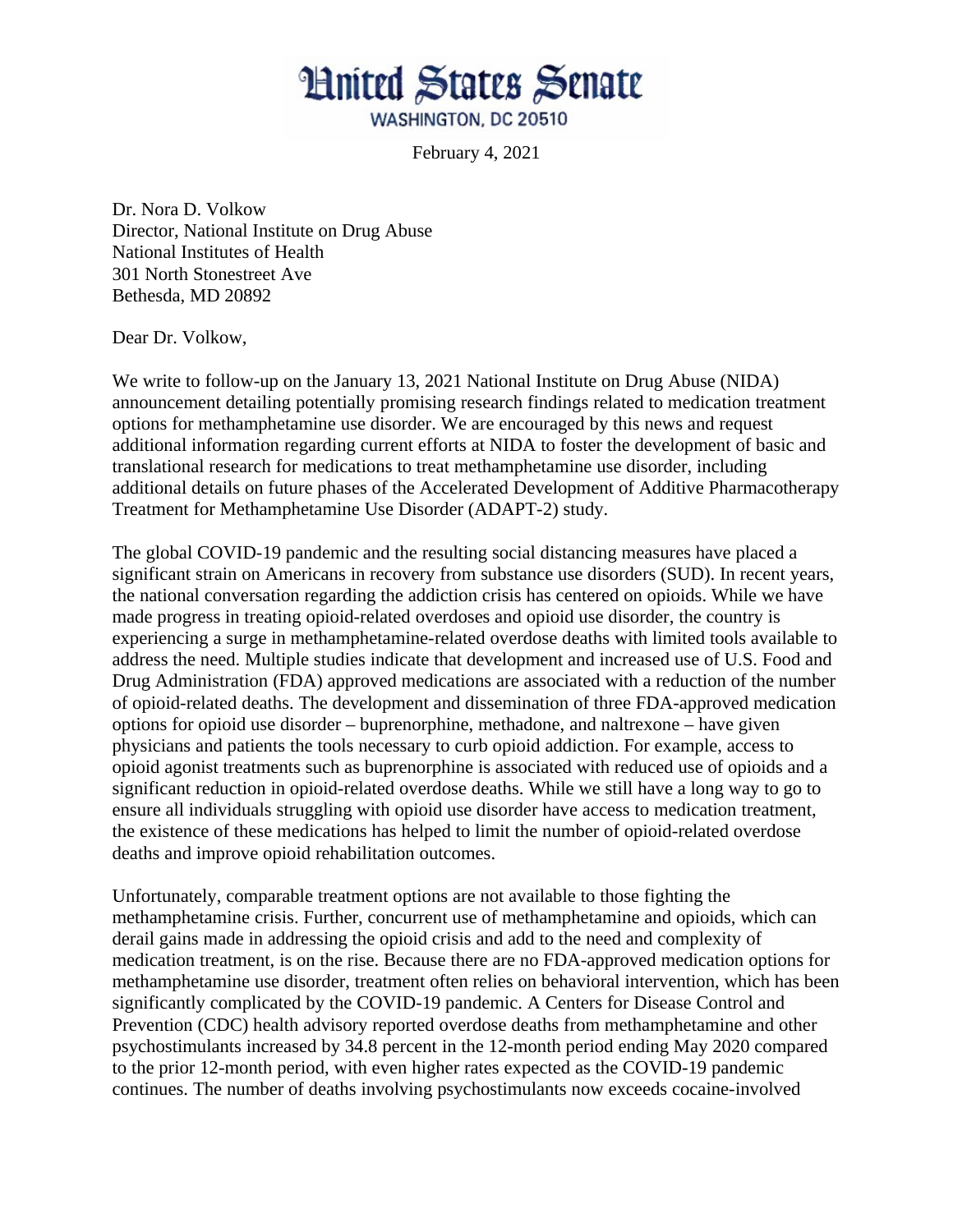deaths. Native Americans and Alaska Natives experience the highest death rates from methamphetamine and cocaine and the largest rate increase. Compounding this issue are delays both at the basic research level, with university closures, and in clinical trials unable to access and enroll participants. With the complications surrounding the ongoing COVID-19 pandemic, it is important that we focus our effort on developing additional effective options to treat all manner of SUD.

We are aware of several clinical trials investigating the use of drugs such as naltrexone, bupropion, and dexmethylphenidate to treat methamphetamine use disorder similar to medications used for opioid use disorder. In the recently published ADAPT-2 study conducted by NIDA's Clinical Trial Network, participants given a combination of bupropion and naltrexone responded to treatment and reported fewer cravings and improvements to their lives at rates greater than those receiving the placebo. Though the efficacy was low, participants responded to this treatment at levels similar to other medical treatments for mental health disorders. This is a promising step and indicates effective medication options for methamphetamine use disorders are worth additional focus.

In order to better understand how NIDA is leading the charge in advancing research to develop treatment options for methamphetamine use disorder, we ask that you please respond to the following questions:

- 1. How much funding has NIDA allocated to research and development of medications for methamphetamine use disorder?
	- a. Of the money recently appropriated to NIDA for addiction-related research for FY21, what percent do you plan to allocate toward medications for opioid use disorder versus medications to treat SUD related to other addictive substances, including methamphetamine?
	- b. What, if any, additional support or authority from Congress does NIDA require to allocate resources necessary to the research and development of treatments for methamphetamine use disorder? What funding is required to both build and expand on this work in FY22?
	- c. Has Congress provided sufficient flexibility in these resources to respond to changes in substance use disorder rates and treatment needs?
- 2. How many NIDA-sponsored clinical trials focused on prospective medications for methamphetamine use disorder are currently in operation, and in what stages are such trials?
	- a. How does NIDA plan to increase the number of NIDA-sponsored clinical trials on prospective medications for methamphetamine over the next 5 years?
	- b. Is NIDA partnering with any other agencies, such as the Office of National Drug Control Policy, FDA, Drug Enforcement Agency (DEA), Indian Health Service (IHS), or other institutes at NIH in any aspect of research, drug development, or clinical trial implementation?
- 3. What steps has NIDA taken to ensure clinical trials for medications for methamphetamine use disorder are conducted across diverse populations?
	- a. Is NIDA currently sponsoring or conducting intramural research that examines methamphetamine use disorder among populations that are disproportionately impacted, such as Native Americans and Alaska Natives?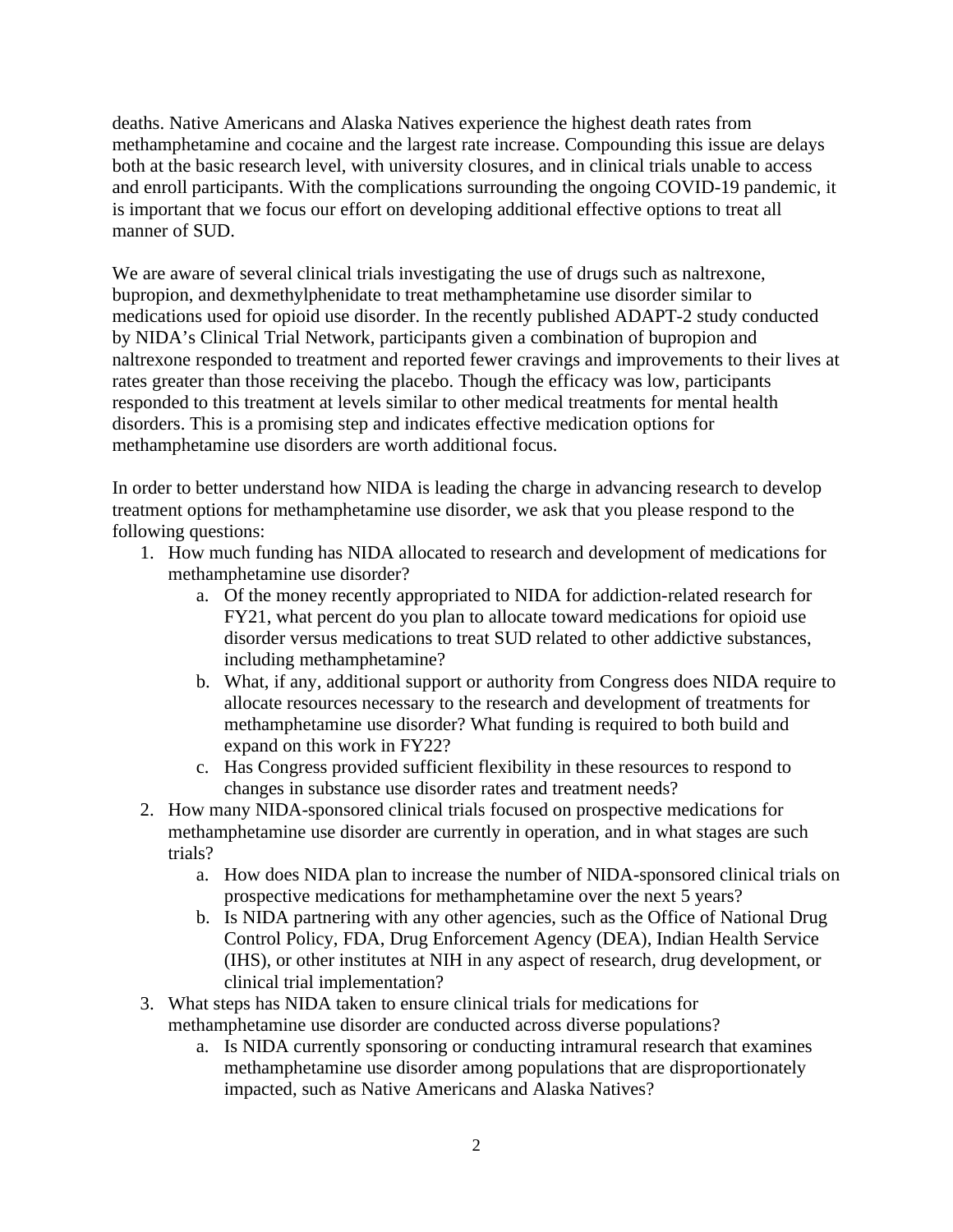- i. If not, what are NIDA's plans to do so across the next 5 years?
- 4. Is NIDA engaged on medications for methamphetamine use disorder through the NIH HEAL Initiative?
	- a. Are there other dedicated initiatives for addressing psychostimulant, like methamphetamine, use disorders at NIDA or NIH at-large?
- 5. As we wait for the development and approval of potential medications for the treatment of stimulant use disorder, what are the best current approaches to stimulant use disorder?
	- a. How is NIDA partnering with providers and states to share information about these current evidence-based practices?
- 6. How is NIDA addressing COVID-19-related delays in basic, translational, or clinical research on medications for methamphetamine use disorder?
	- a. In what ways can Congress provide support to continue this research?

The usage of medications, as evidenced by numerous studies, has been a powerful tool in the effort to combat opioid addiction. Supporting basic and translational research around the development of medications for methamphetamine use disorder is critical to addressing the increase in methamphetamine-associated deaths. We are encouraged by the results of the ADAPT-2 trial and ask that you keep us updated on the efforts at NIDA and its partners in the development of treatments to address methamphetamine use disorder.

Thank you for your prompt attention to this matter. We look forward to continuing to collaborate with NIDA and other federal partners on this critical public health issue.

Sincerely,

Broun  $w$ und

Sherrod Brown United States Senator

Robert P. Casey, Jr. United States Senator

Shelley Moore C United States Senator

J<mark>⁄o</mark>ni K. Ernst ed States Senator